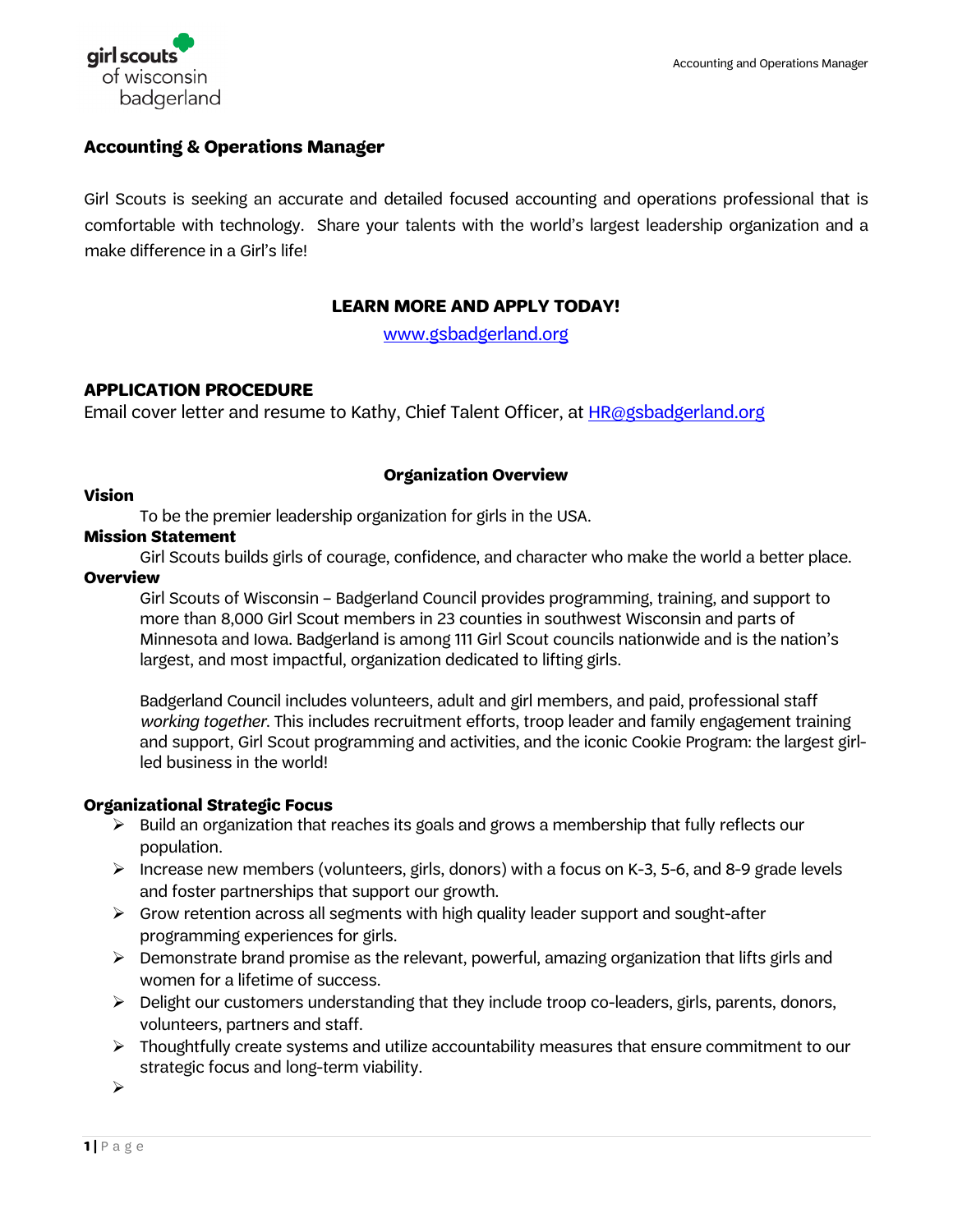

#### **Individual Core Competencies**

- $\triangleright$  Innovative Solution Seeker: Creatively and critically explore opportunities and challenges with an eye to solutions and forward-moving actions.
- Emotionally Intelligent: Personal awareness, self-control, and appropriate emotional expression; ability to build and steward interpersonal relationships judiciously and empathetically.
- $\triangleright$  Gumption & Drive: Through initiative and resourcefulness, set and reach ambitious goals; resultsdriven and self-motivated.
- Collaborative & Open to Learn: Work effectively in teams and inter-departmentally to move the mission forward; respond positively to constructive feedback and seek learning and growing opportunities.
- Diversity & Equity Advocate: Passionate about creating and supporting diverse, equitable, and inclusive spaces in the Girl Scout community. Strong intercultural communication skills; value diverse thoughts and perspectives and the positive outcomes when all voices are heard.

| <b>Job Title:</b>      | <b>Accounting and Operations Manager</b> |
|------------------------|------------------------------------------|
| <b>Department:</b>     | Finance & Administration                 |
| <b>Classification:</b> | Exempt                                   |
| <b>Reports To:</b>     | <b>Chief Financial Officer</b>           |

#### **Position Summary**

The Accounting and Operations Manager is responsible for assisting the Chief Financial Officer in the management of Badgerland Council's financial, operational and IT activities. The primary focus of the Accounting and Operations Manager is to oversee the day-to-day operations of the council's general ledger and related accounting functions. The Accounting and Operations Manager will support the property related operational objectives, information technology systems and risk management programs.

The focus of this job is managing Badgerland Council financial data and processes efficiently, with confidence and competence to help ensure the integrity of council's fiscal operations. The Accounting and Operations Manager will need to be self-motivated, have great attention to detail, and enjoy working in a fast-paced environment. S/he will also need to gain an in-depth understanding of both Badgerland Council's and GSUSA's financial policies, including net asset classifications and donor restrictions, and be able to educate and collaborate with others throughout the organization to ensure financial statements are accurate and issued on a timely basis.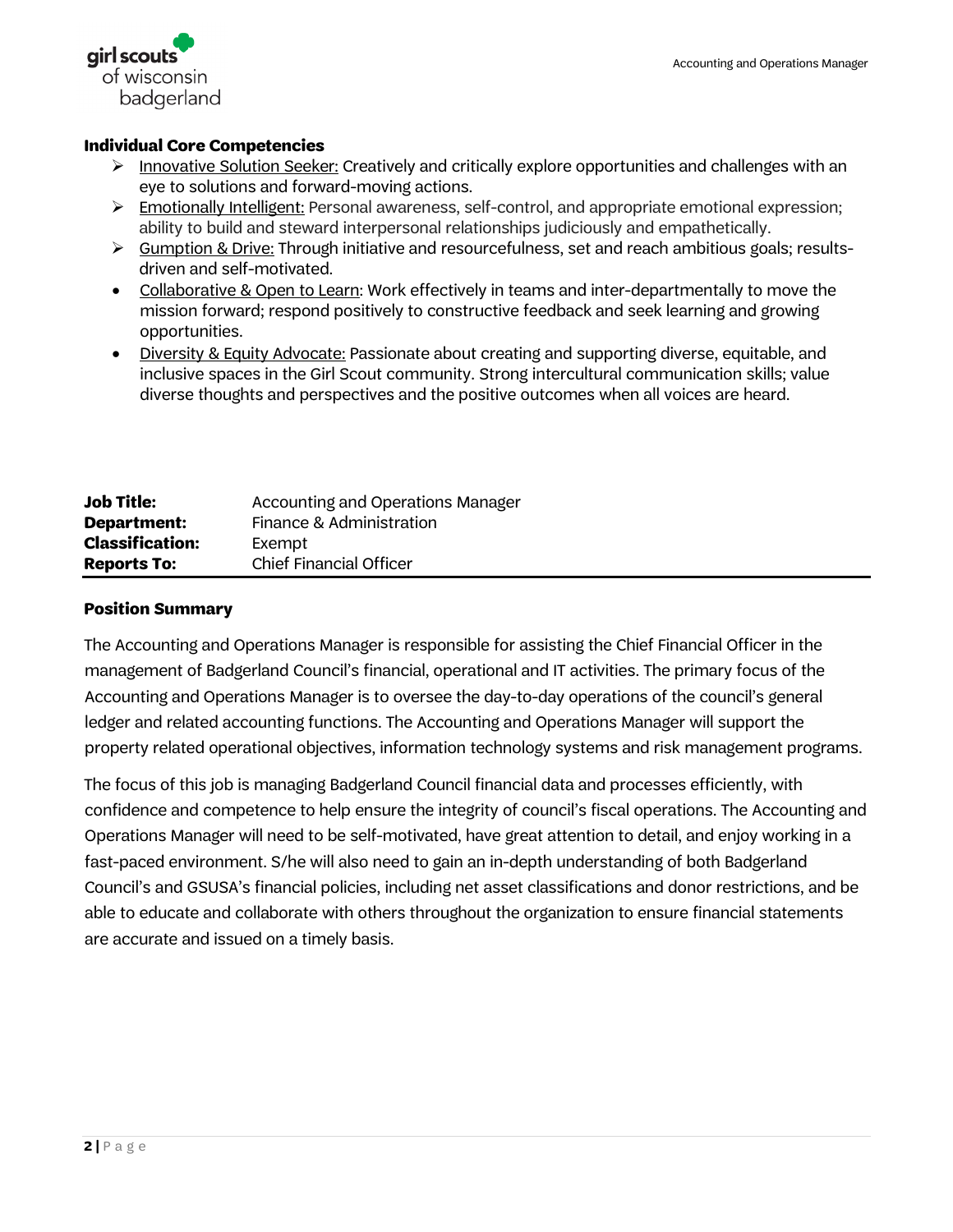

#### **Essential Responsibilities**

- Responsible for all aspects of accounts payable including processing vendor invoices, posting transactions to the general ledger on a timely basis, disbursements, vendor inquiries, credit applications, and sales tax exemptions forms.
- Manage month-end close process including preparation and posting of journal entries with proper supporting documentation as well as completion of key balance sheet accounts.
- Manage key balance sheet account reconciliations
- Prepare monthly financial statements including summary budget variance analysis. Generate other ad-hoc reports as needed.
- Collaborate with Chief Financial Officer to complete year-end audit and council tax returns.
- Manage the bi-weekly payroll function ensuring timely and accurate payroll processing including general ledger wage allocation.
- Review and identify accounting and administrative areas for efficiency and work with department heads to implement process improvements.
- Maintain accounting system.
- Develop best practice solutions for inventory.
- Supervise data entry staff (paid, volunteer, or interns).
- Support strategic and operational objectives as they relate to properties.
- Develop and oversee Badgerland's compressive insurance and risk management program including technology systems.
- Serve as council administer for Microsoft Office 365 including management of users.
- Other duties as assigned

# **Other responsibilities**

- Be or become a registered member of the Girls Scouts of the United States of America; have a working knowledge of Girl Scout philosophy and programming, and be committed to the Girl Scout mission. *Prior Girl Scout experience not required.*
- Perform other related duties as requested.

#### **Education and Experience**

- Bachelor degree, or equivalent of education and experience, in Accounting, Finance, or Business Administration.
- Minimum 5 years' accounting experience preferably in nonprofit sector.
- 1+ years of experience managing and supervising staff and/or volunteers.
- Working knowledge of finance, budgeting, grant administration, donor compliance, and GAAP required.
- Excellent computer skills including proficiency with Microsoft Office Suite required and database experience with Abila and Salesforce preferred
- Excellent written and verbal communication, active listening, and interpersonal skills.